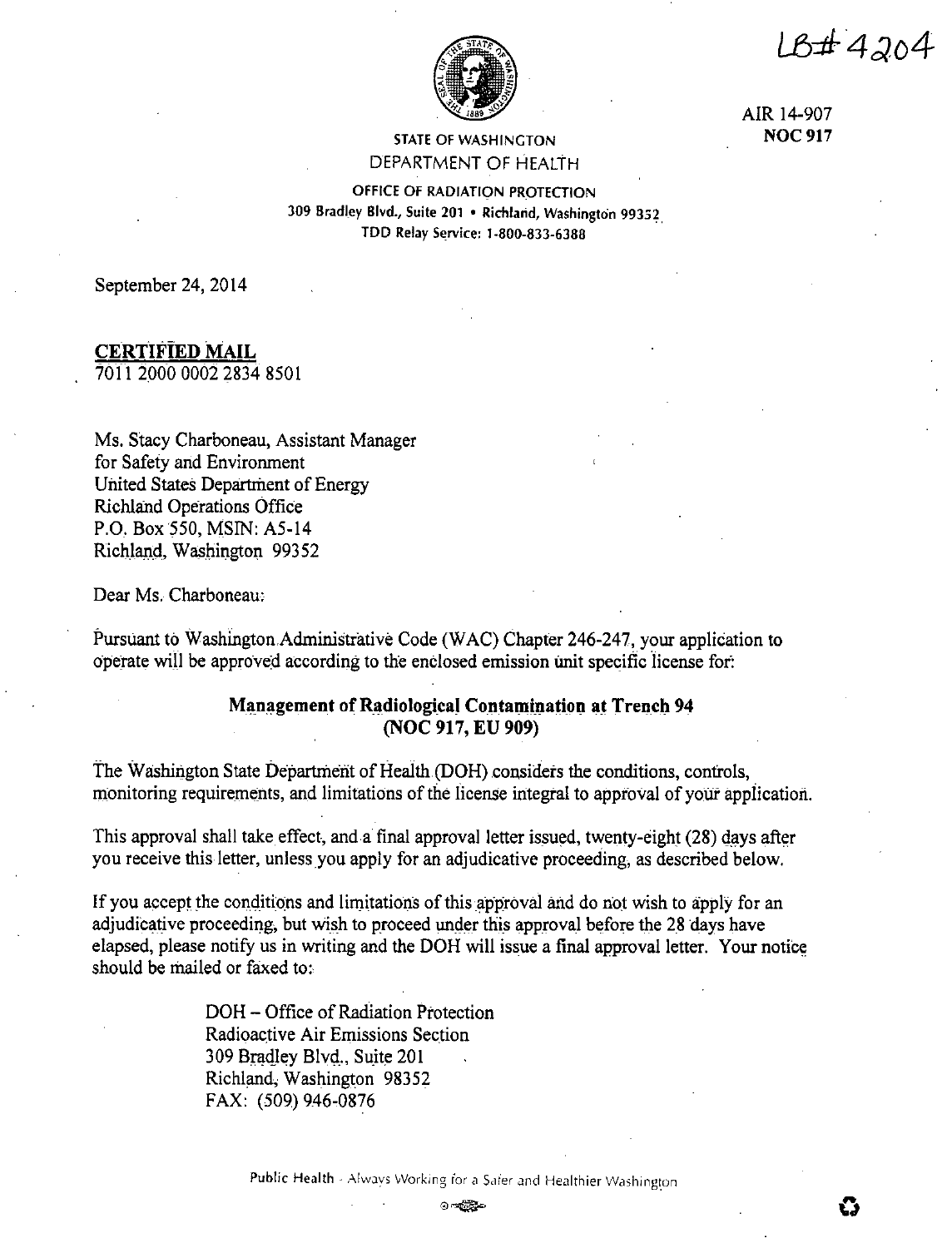Ms. Stacy Charboneau September 24, 2014 Page 2 of 2

If there are concerns with the conditions and limitations of the approval, please notify the DOH. If attempts to resolve the concerns fail, the DOH will deny your application and you may contest the conditions and limitations of this approval, within28 days of receipt, by filing the enclosed Request for Adjudicative Proceeding or a document providing substantially the same information with the DOH, Adjudicative Service Unit (ASU), in a manner that shows proof of service on the ASU. The ASU's address is:

> DOH - Adjudicative Service Unit 310 Israel Road SE P.O. Box 47879 Olympia, Washington 98504-7879

You must include a copy of this approval with your application. FILING SHALL NOT BE DEEMED COMPLETE UNTIL THE ADJUDICATIVE SERVICE UNIT ACTUALLY RECEIVES YOUR APPLICATION.

if you have any questions regarding this approval, please contact Mr. Thomas Frazier at (509) 946-0774.

Sincerely,

 $PSL$  Mouth

P. John Martell, Manager Radioactive Air Emissions Section

Enclosures: I. Conditions and Limitations for EU 909 (NOC 917) 2. Request for Adjudicative Proceedings

cc: Ruth Allen, WRPS Matthew Barnett, PNNL Lee Bostic, BNI Cliff Clark, USDOE-RL Jack Donnelly, WRPS Rick Engelmann, CHPRC Dennis Faulk, EPA Thomas Frazier, WDOH Phil Gent, Ecology Dale.Jackson, USDOE-RL Reed Kaldor, MSA Paul Karschnia, CHPRC Ed MacAlister, USDOE-RL Valarie Peery, Ecology

John Schmidt, WDOH. Maria Skorska, Ecology Randy Utley, WDOH Jeff Voogd, WRPS Joan Woolard, WRPS Davis Zhen, EPA Environmental Portal RAES Tracking: Line 591; EU 909; NOC 917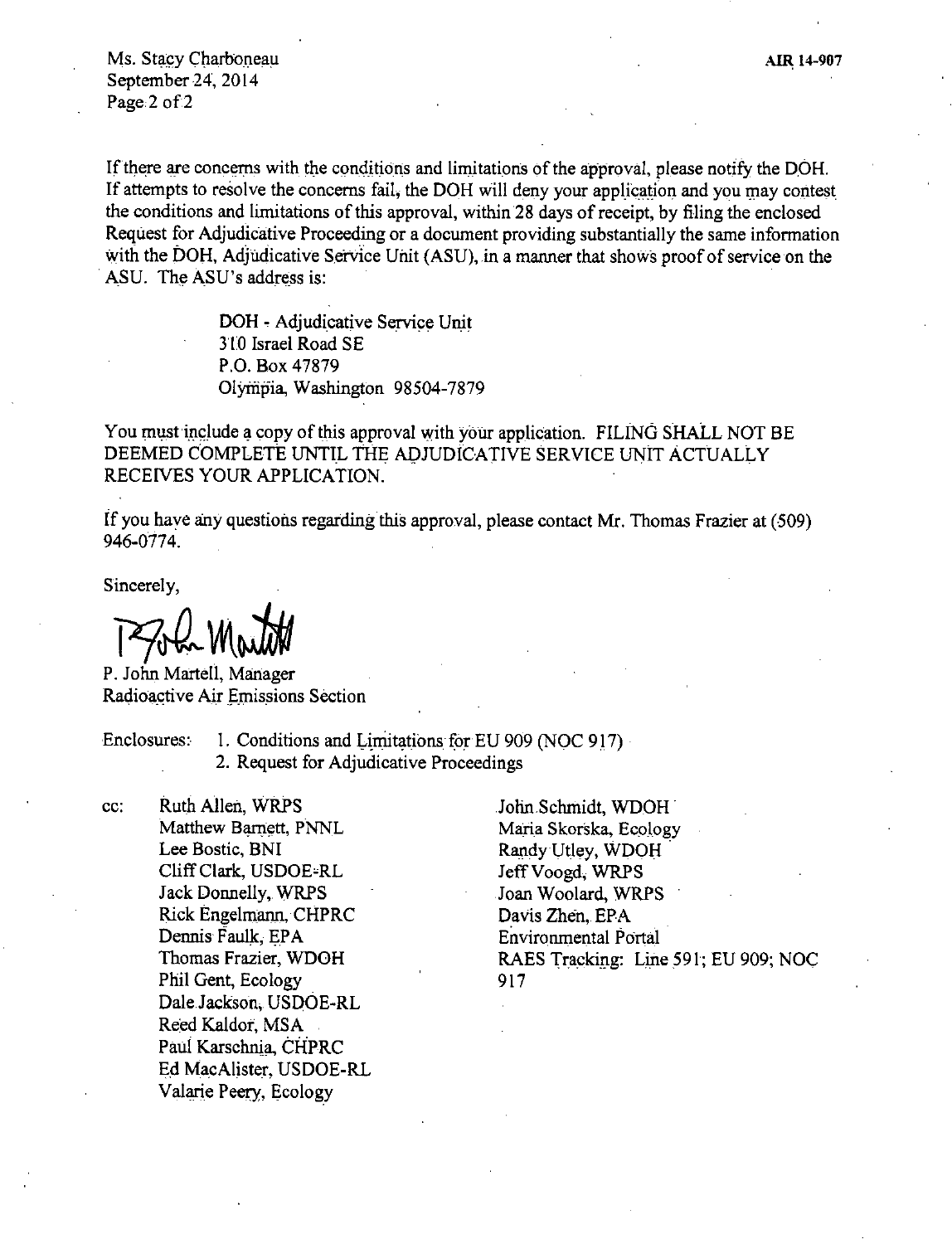**Emission Unit ID: 909** 

200 218-E-12B

#### 218-E-12B

This is a MINOR, FUGITIVE, non-point source emission unit. 200 diffuse/fugitive emissions

#### Abatement Technology ALARACT WAC 246-247-040(4)

state only enforceable: WAC 246-247-010(4), 040(5), 060(5)

| Zone or Area | <b>Abatement Technology</b> | <b>Required # of Units</b> | <b>Additional Description</b> |
|--------------|-----------------------------|----------------------------|-------------------------------|
|              |                             |                            |                               |

# **Monitoring Requirements**

state enforceable: WAC 246-247-040(5), 060(5), and federally enforceable: 40 CFR 61 subpart H

| <b>Federal and State</b>                          | <b>Monitoring and Testing</b>                                                                  | Radionuclides Requiring | <b>Sampling</b> |  |
|---------------------------------------------------|------------------------------------------------------------------------------------------------|-------------------------|-----------------|--|
| <b>Regulatory</b>                                 | <b>Requirements</b>                                                                            | Measurement             | Frequency       |  |
| 40 CFR 61.93[b][4][i]<br>& WAC 246-247-<br>075[3] | Hanford Site Near-Facility<br>Environmental Monitoring<br><b>Ambient Monitoring</b><br>program |                         |                 |  |

Sampling Requirements Per the sitewide ambient monitoring program samples will be collected from the existing near-facility monitoring stations

#### **Additional Requirements**

Additional monitoring or sampling requirements established by this License will be listed in the Conditions and Limitations section, if applicable.

Operational Status Alias: 218-E-12B, 200 East Dry Waste No. 12B, 218-E-12B Burial Ground - Trench 94 Site: Burial Grounds Waste: Equipment, Mixed, Solid, chemicals, mixed, Solid Area, m2: 171,091.1

### This Emission Unit has 1 active Notice(s) of Construction.

#### **Project Title**

Management of Radiological Contamination at Trench 94

| Approval # | Date Approved NOC_ID |  |
|------------|----------------------|--|
|------------|----------------------|--|

917 Not Approved

# Conditions (state only enforceable: WAC 246-247-040(5), 060(5) if not specified)

- The total abated emission limit for this Notice of Construction is limited to 2.21E-05 mrem/year to the  $\overline{1}$ Maximally Exposed Individual (WAC 246-247-040(5)).
- $2)$ This approval applies only to those activities described below. No additional activities or variations on the approved activities that constitute a "modification" to the emission unit, as defined in WAC 246-247-030(16), may be conducted.

The Management of Radiological contamination, including cleanup activities, at Trench 94

Trench 94 is located within the 200 East Area Burial Ground, 218-E-12B. Trench 94 contains submarine and other reactor compartments, as it provides long term disposal of the U.S. Navy defueled reactor compartments.

The design of the trench allows for a wide variety of naturally transferred contamination to be potentially found within the trench due to lack of physical barriers. Forms of naturally transferred contamination include but are not limited to: vegetation (rooted or windblown), animal feces, bird nests, scent marks, burrows, and animals. Due to the potential for conditions involving radioactive vegetation, contaminated soil, mud, nests and feces, continued management of this area is necessary.

Misting, spraying, or fogging will be used to minimize the spread of contamination and potential for airborne particles. Contaminated debris will be collected and packaged in containers for disposal at the Environmental Restoration Disposal Facility or another approved disposal facility.

Radiological contamination and dose rate monitoring is conducted prior to transporting waste containers or packages. All waste containers or packages will be prepared for transport per established procedures.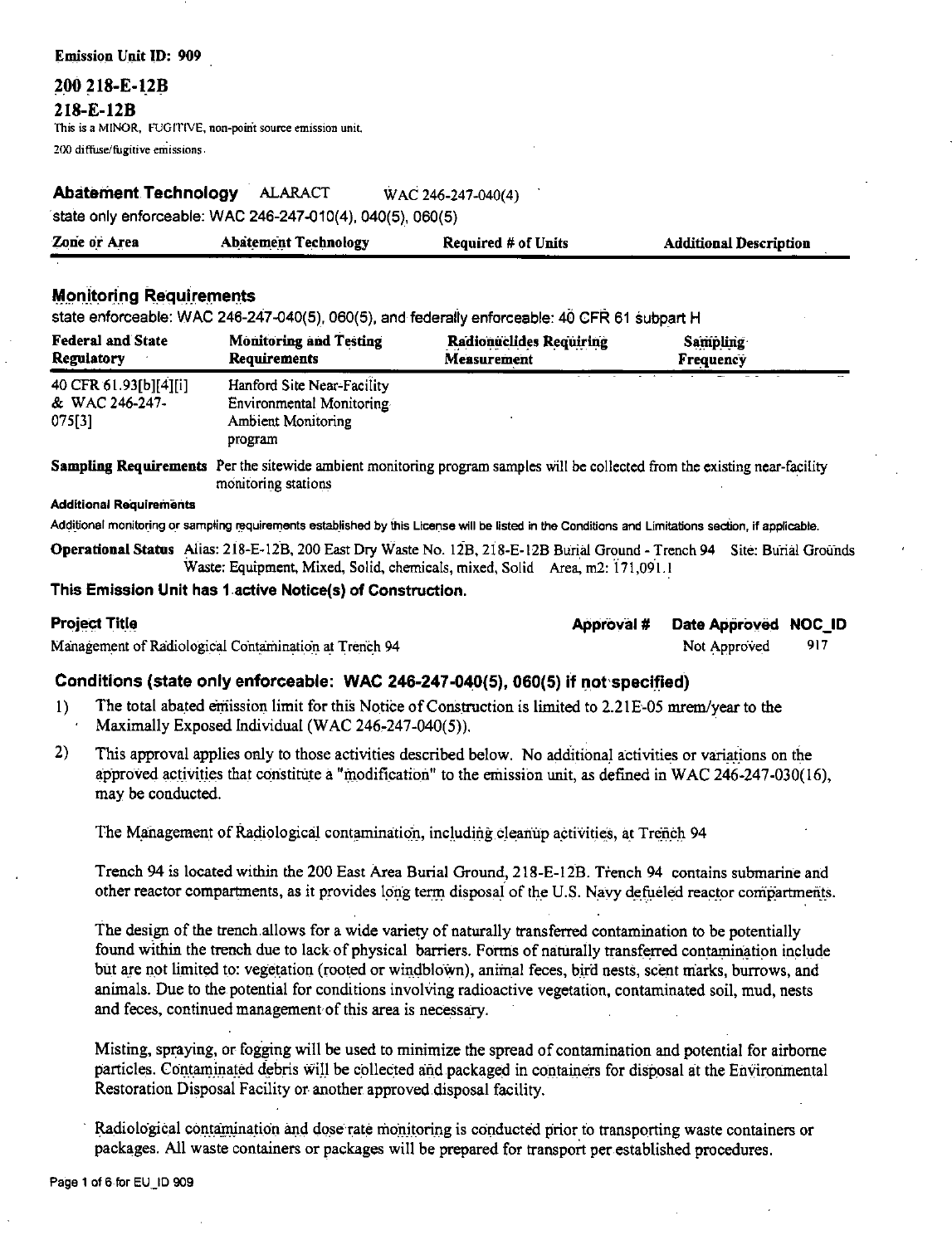Specific controls will be in place during cleanup. The following controls are consistent with the 2012 Personal Communication ("Re: Request for Approval: Trench 94/SRC ALARACT Demonstration") amd were developed in accordance with the latest revision of the CH2M HILL Plateau Remediation Company (CHPRC) Radiological Control Mannual, CHPRC Radiological Control procedures, as provided with the application. ALARA principles shall be utilized.

Specific controls will be in place during cleanup. The following controls are consistent with the 2012 Personal Communication (''Re: Request forApproval: Trench 94/SRC ALARACT Demonstration") and were developed in accordance with the latest revision of the CH2M HILL Plateau Remediation Company (CHPRC) Radiological Control Manual, CHPRC Radiological Control procedures, as provided with the application. ALARA

3) The PTE for this project as determined under WAC 246-247-030(2l)(a-e) [as specified in the application] is 2:ZlE-05 mrem/year. Approved are the associated potential release rates (Curies/year) of:

Alpha - 0 · · · · · 1.77E-08 Liquid/Particulate. Solid WAC 246-247-030(21)(a) Alpha release rate is assumed to be Pu-239. Other radionuclides may be encountered and are approved so long as:they are conservatively represented by the total alpha and total beta-gamma constituents. Am -241 Liquid/Particulate Solid WAC246-247-030(21)(a) Contributes less than 0.1 mrem/yr to the MEI, and:represents less.than 10% of the unabated PTE and represents.less than 25% of the abated dose. **B/G-0** 1.17E~04 Liquid/Particulate Solid WAC246-247-030(21 )(a) Beta/Gamma release rate is assumed to be Sr-90. Other radionuclides may be encountered and are approved so long as they are conservatively represented by the total alpha and total beta-gamma constituents. C - 14 Liquid/Particulate Solid WAC 246-247-030(21)(a} Contributes less than 0.1 mrem/yr to the MEI, and represents less than 10% of the unabated PTE and represents less than **25% of the abated dose.**  Ce - 144 Liquid/Particulate Solid WAC 246-247-030(21)(a) Contributes less than 0.1 mrem/yr to the MEI, and represents less than 10% of the unabated PTE and represents less than 25% of the abated dose. Cm **-244** Liquid/Pa·rticulate SoHd WAC 246-247-030(21)(a) Contributes less than 0.1 mrem/yr to the MEI, and represents less than 10% of the unabated PTE and represents less than **25% Of the abated doSe.** . Co\_. 60 Liquid/Particulate Solid WAC 246-247-030(21 )(a) Contributes less than 0.1 mrem/yr to the MEI, and represents less than 10% of the unabated PTE and represents less than 25% of the abated dose. Cs - 134 Liquid/Particulate Solid WAC 246-247-030(21)(a) Contributes less than 0.1 mrem/yr to the MEI, and represents less than 10% of the unabated PTE and represents less than 25% of the abated dose. Cs - 137 Uquid/Particulate Solid WAC 246-247-030(21)(a) Contributes less than 0.1 mrem/yr to the MEI, and represents less than 10% of the unabated PTE and represents less than **25% cifthe abated.dose.**  Eu· 154 Liquid/Particulate Solid WAC 246-247,-030(21 )(a) Contributes less than 0.1 mrern/yr to the MEI, and represents less than 10% of the unabated PTE and represents less than 25% of the abated dose. Eu-155 Liquid/Particulate Solid WAC 246-247-030(21)(a) **9qr:itriputes less than 0.1 ·mreni/yr to the MEI, and represents·less than 10% of the unabated PTE and. represents less than**  25% of the abated dose. H-3 Liquid/Particulate Solid WAC 246-247-030(21 )(a) **Contributes less than 0.1 mrerri/yr to the MEI, and represents.less than 10% of the unabated PTE and represents less than**  25% of the abated dose. 1-129 **1-129 1-129 1-129 Liquid/Particulate Solid WAC 246-247-030(21)(a)** Contributes less than 0.1 mrem/yr to the MEI, and represents less than 10% of the unabated PTE and represents less than 25% of the abated dose. K-40 Liquid/Particulate Solid WAC 246-247-030(21 )(a) Contributes less than 0.1 mrem/yr to the MEI, and represents less than 10% of the unabated PTE and represents less than 25% of the abated dose. 1111n --54 Liquid/Particulate Solid WAC 246-247-030(21 )(a) **Contributes less than 0.1 mrern/yr to the MEI. and represents less than 10% of the unabated.PTE and represents less than**  25% of the abated dose.

Page 2 of 6 for EU\_ID 909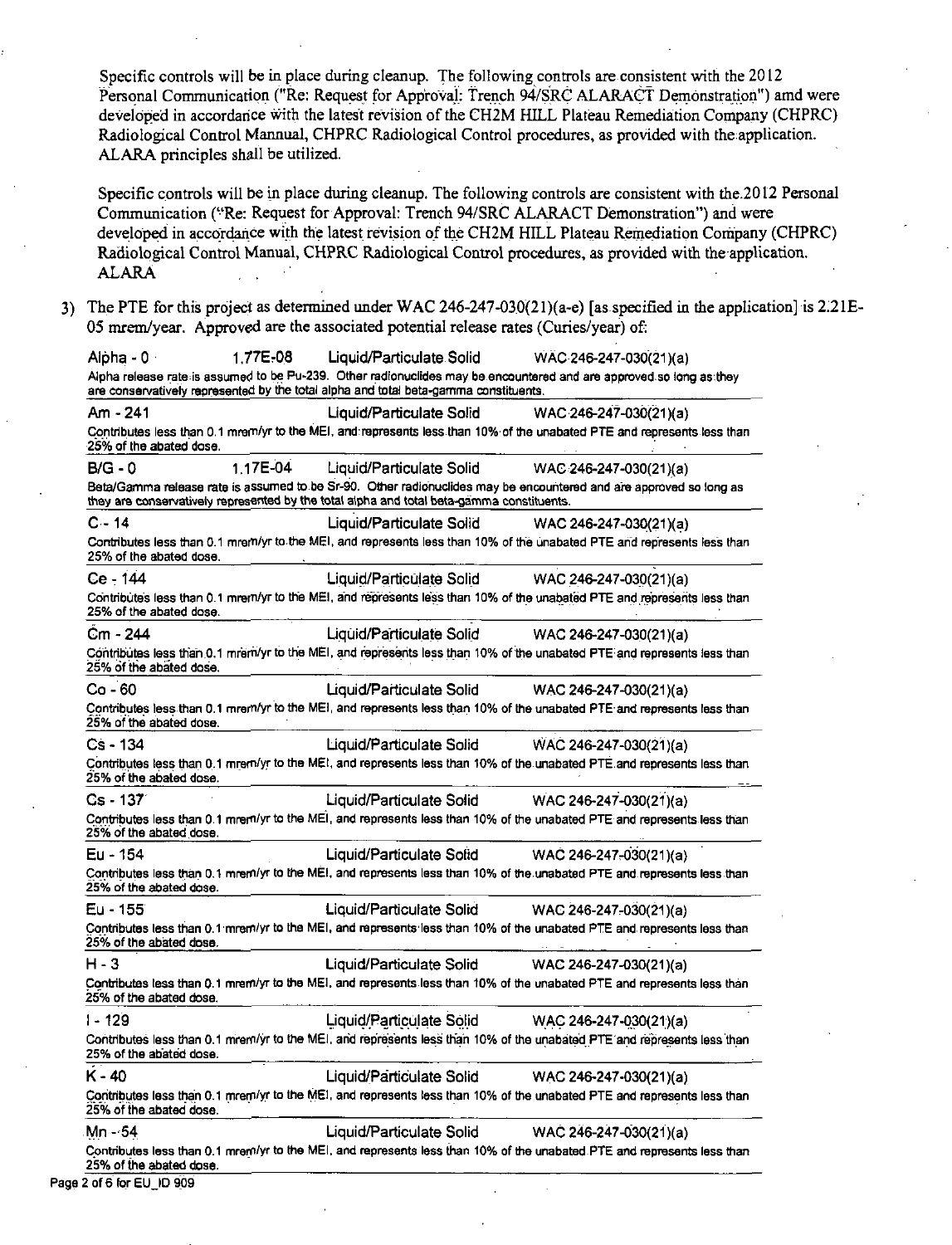| Na - 22                 |            |                          |          | Liquid/Particulate Solid WAC 246-247-030(21)(a)                                                                         |  |
|-------------------------|------------|--------------------------|----------|-------------------------------------------------------------------------------------------------------------------------|--|
| 25% of the abated dose. |            |                          |          | Contributes less than 0.1 mrem/yr to the MEI, and represents less than 10% of the unabated PTE and represents less than |  |
| Nb 94                   |            |                          |          | Liquid/Particulate Solid WAC 246-247-030(21)(a)                                                                         |  |
| 25% of the abated dose. |            |                          |          | Contributes less than 0.1 mrem/yr to the MEI, and represents less than 10% of the unabated PTE and represents less than |  |
| Np - 237                |            |                          |          | Liquid/Particulate Solid WAC 246-247-030(21)(a)                                                                         |  |
| 25% of the abated dose. |            |                          |          | Contributes less than 0.1 mrem/yr to the MEI, and represents less than 10% of the unabated PTE and represents less than |  |
| Pu - 238                |            |                          |          | Liquid/Particulate Solid WAC 246-247-030(21)(a)                                                                         |  |
| 25% of the abated dose. |            |                          |          | Contributes less than 0.1 mrem/yr to the MEI, and represents less than 10% of the unabated PTE and represents less than |  |
| Pu - 240                |            | Liquid/Particulate Solid |          | WAC 246-247-030(21)(a)                                                                                                  |  |
| 25% of the abated dose. |            |                          |          | Contributes less than 0.1 mrem/yr to the MEI, and represents less than 10% of the unabated PTE and represents less than |  |
| Pu - 241                |            | Liquid/Particulate Solid |          | WAC 246-247-030(21)(a)                                                                                                  |  |
| 25% of the abated dose. |            |                          |          | Contributes less than 0.1 mrem/yr to the MEI, and represents less than 10% of the unabated PTE and represents less than |  |
| Ra - 226                |            |                          |          | Liquid/Particulate Solid WAC 246-247-030(21)(a)                                                                         |  |
| 25% of the abated dose. |            |                          |          | Contributes less than 0.1 mrem/yr to the MEI, and represents less than 10% of the unabated PTE and represents less than |  |
| Ru - 106                |            |                          |          | Liquid/Particulate Solid WAC 246-247-030(21)(a)                                                                         |  |
| 25% of the abated dose. |            |                          |          | Contributes less than 0.1 mrem/yr to the MEI, and represents less than 10% of the unabated PTE and represents less than |  |
| $Sb - 125$              |            | Liquid/Particulate Solid |          | WAC 246-247-030(21)(a)                                                                                                  |  |
| 25% of the abated dose. |            |                          |          | Contributes less than 0.1 mrem/yr to the MEI, and represents less than 10% of the unabated PTE and represents less than |  |
| Se - 79                 |            | Liquid/Particulate Solid |          | WAC 246-247-030(21)(a)                                                                                                  |  |
| 25% of the abated dose. |            |                          |          | Contributes less than 0.1 mrem/yr to the MEI, and represents less than 10% of the unabated PTE and represents less than |  |
| Tc - 99                 |            | Liquid/Particulate Solid |          | WAC 246-247-030(21)(a)                                                                                                  |  |
| 25% of the abated dose. |            |                          |          | Contributes less than 0.1 mrem/yr to the MEI, and represents less than 10% of the unabated PTE and represents less than |  |
| $U - 233$               |            |                          |          | Liquid/Particulate Solid WAC 246-247-030(21)(a)                                                                         |  |
| 25% of the abated dose. |            |                          |          | Contributes less than 0.1 mrem/yr to the MEI, and represents less than 10% of the unabated PTE and represents less than |  |
| $U - 234$               |            | Liquid/Particulate Solid |          | WAC 246-247-030(21)(a)                                                                                                  |  |
| 25% of the abated dose. |            |                          |          | Contributes less than 0.1 mrem/yr to the MEI, and represents less than 10% of the unabated PTE and represents less than |  |
| $U - 235$               |            | Liquid/Particulate Solid |          | WAC 246-247-030(21)(a)                                                                                                  |  |
| 25% of the abated dose. |            |                          |          | Contributes less than 0.1 mrem/yr to the MEI, and represents less than 10% of the unabated PTE and represents less than |  |
| $U - 236$               |            | Liquid/Particulate Solid |          | WAC 246-247-030(21)(a)                                                                                                  |  |
| 25% of the abated dose. |            |                          |          | Contributes less than 0.1 mrem/yr to the MEI, and represents less than 10% of the unabated PTE and represents less than |  |
| $U - 238$               |            | Liquid/Particulate Solid |          | WAC 246-247-030(21)(a)                                                                                                  |  |
| 25% of the abated dose. |            |                          |          | Contributes less than 0.1 mrem/yr to the MEI, and represents less than 10% of the unabated PTE and represents less than |  |
| Zn - 65                 |            | Liquid/Particulate Solid |          | WAC 246-247-030(21)(a)                                                                                                  |  |
| 25% of the abated dose. |            |                          |          | Contributes less than 0.1 mrem/yr to the MEI, and represents less than 10% of the unabated PTE and represents less than |  |
| Zr - 95                 |            | Liquid/Particulate Solid |          | WAC 246-247-030(21)(a)                                                                                                  |  |
| 25% of the abated dose. |            |                          |          | Contributes less than 0.1 mrem/yr to the MEI, and represents less than 10% of the unabated PTE and represents less than |  |
|                         |            |                          |          | The radioactive isotopes identified for this emission unit are (no quantities specified):                               |  |
| Am - 241                | $C - 14$   | Ce - 144                 | Cm - 244 | $Co - 60$                                                                                                               |  |
| Cs - 134                | $Cs - 137$ | Eu - 154                 | Eu - 155 | $H - 3$                                                                                                                 |  |
| I - 129                 | $K - 40$   | Mn - 54                  | Na - 22  | Nb - 94                                                                                                                 |  |

۲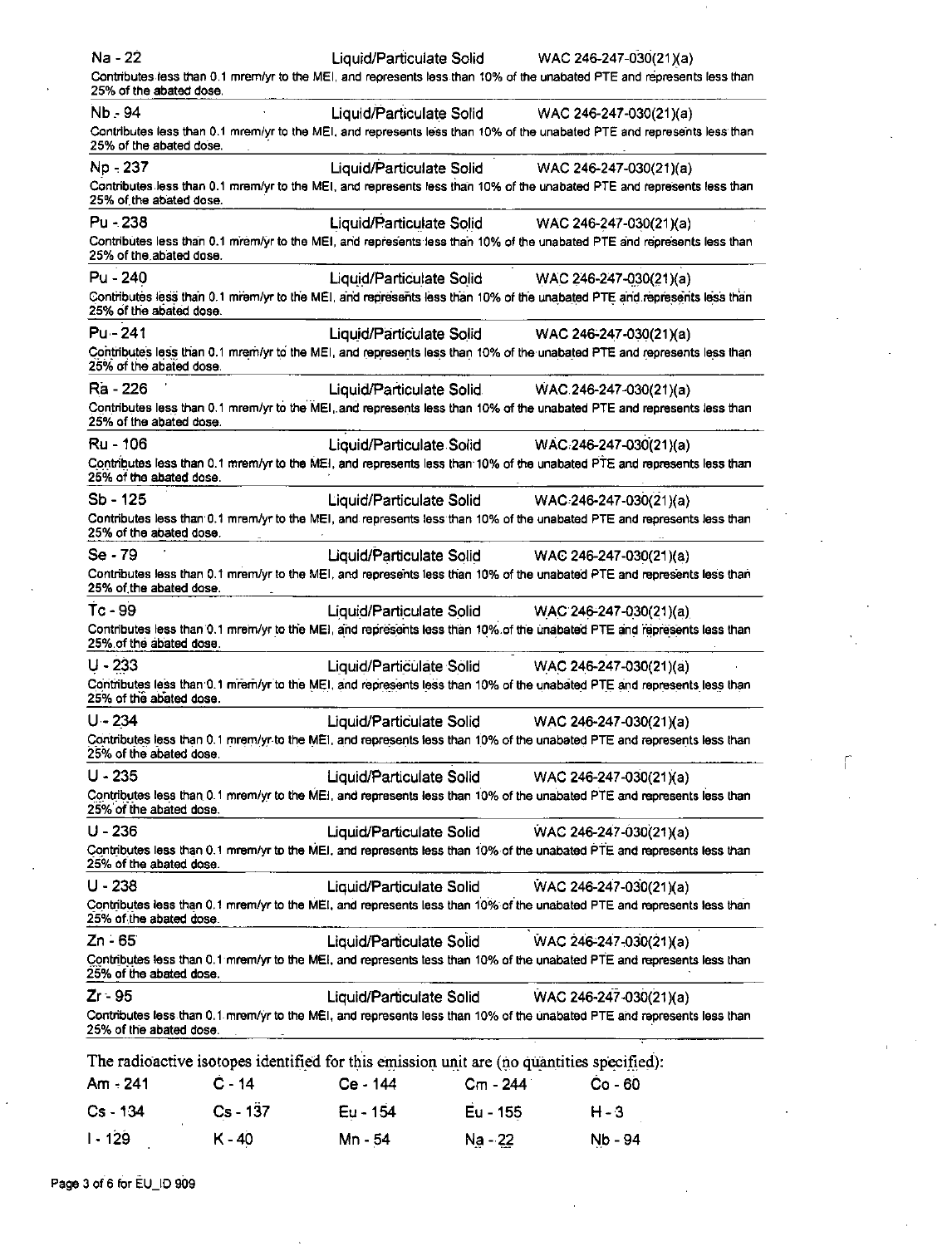| Np - 237 | Pu - 238   | $Pu - 240$ | Pu - 241 | Ra - 226  |
|----------|------------|------------|----------|-----------|
| Ru - 106 | $Sb - 125$ | $Se - 79$  | $Sr-90$  | $Tc - 99$ |
| U - 233  | $U - 234$  | $U - 235$  | U - 236  | $U - 238$ |
| Zn - 65  | $Zr - 95$  |            |          |           |

The potential release rates described in this Condition were used to determine control technologies and monitoring requirements for this approval. DOE must notify the Department of a "modification" to the emission unit, as defined in WAC 246-247-030(16). DOE must notify the Department of any changes to a NESHAP major emission unit when a specific isotope is newly identified as contributing greater than 10% of the potential TEDE to the MEI, or greater than 25% of the TEDE to the MEI after controls. (WAC 246-247-110(9)) DOE must notify the Department of any changes to potential release rates as required by state or federal regulations including changes that would constitute a significant modification to the Air Operating Permit under WAC 173-401-725(4). Notice will be provided according to the particular regulation under which notification is required. If the applicable regulation(s) does not address manner and iype of notification, DOE will provide the Department with advance written notice by letter or electronic mail but not solely by copies of documents;

4) WDOH NOTIFICATIONS-Contamination Levels

WDOH will be notified when the following contamination levels are found:-

-Direct contamination readings are detected greater than 500,000 disintegrations per minute (dpm)/100 cm<sup> $\sim$ </sup>2 alpha and/or 1 rad/hr/100cm^2 beta-gamma are encountered.

-Removable/transferrable contamination levels above 2,000 dpm/100cm $\textdegree$ 2 alpha or above 100,000 dpm/100cm $\textdegree$ 2 beta-gamma are encountered. For activities that also include cleanup activities (WAC 246-247-040(5)), (WAC 246-247-040(6)

5) WDOH NOTIFICA TION°Abatement of Removable ffransferrable & Direct Contamination Levels-Cleanup Exceeding the following contamination limits requires WDOH notification and implementation of additional controls before work may resume.

-Removable/transferrable contamination will be maintained less than a maximum level of 2,200,000 dpm/100cm $\gamma$ 2 alpha and/or less than 4 rad/hr/l00cm $\textdegree$ 2 beta gamma,

-Direct contamination levels of 20,000dpm/100cm^2 alpha, and or 1,000,000dpm/100cm^2 beta-gamma

The following additional controls, as described below, shall be implemented before work resumes.

-Soil shall be wetted prior to removal if not already damp

-General work place air monitoring shall be performed during removal activities

-Removed soil and vegetation containing >500,000dpm/100cm^2 beta-gamma or >10,000dpm/100cm^2 alpha will be containerized, or fixative applied, if it is to be left for greater than 48 hours.

 $(WAC 246-247-040(5))$ 

6) WDOH NOTIFICATION-Submarine aod Other Reactor Compartments

WDOH will be notified (under the environmental notification protocol) if the following levels are found in the area from the submarine and other reactor compartments to an area 1,000 ft from the submarine and other reactor compartments:

-Removable/transferrable contamination levels >2,000 disintegrations per minute per 100cm^2 alpha or >100,000 disintegrations per minute per  $100 \text{ cm}$ <sup>2</sup> beta-gamma

-Direct contamination readings of  $>500,000$  disintegrations per minute per 100 cm $\gamma$ 2 alpha and/or 1 rad per hour per 100 cm<sup>2</sup>. beta-gamma

If detection is made within overlap with LERF Basin Area, only one notification is required. If the detection is made in an area not managed by Trench 94 or LERF, but within the 1,000 ft area, the party responsible for management of the area where the detection occurred shall make the notification. (WAC 246-247-040(5)), (WAC 246-247-040(6)

7) ABATMENT DURING CLEANUP ACTIVITIES-Dispersable.Contaminated Material Monitoring

-Contamination monitoring, workplace air monitoring, and dose rate monitoring will be conducted during cleanup activities. Routine contamination surveys of contaminated areas will occur.

-During work activities, continuous radiological control technician coverage will be provided.

-Alpha and beta=gamma contamination surveys shall be performed prior to and during activities that have the potential to disturb radioactive contamination, such as removal of nesting material or soil disturbance.

-Annual Apha and beta-gamma contamination surveys shall be performed to confirm the dose rates within the boundaries of each posted radiation area. Records of the·annual surveys shall be available for audits.

-In any Contamination Area (CA), High Contamination Area (HCA) or Airborne Radioactivity Area (ARA),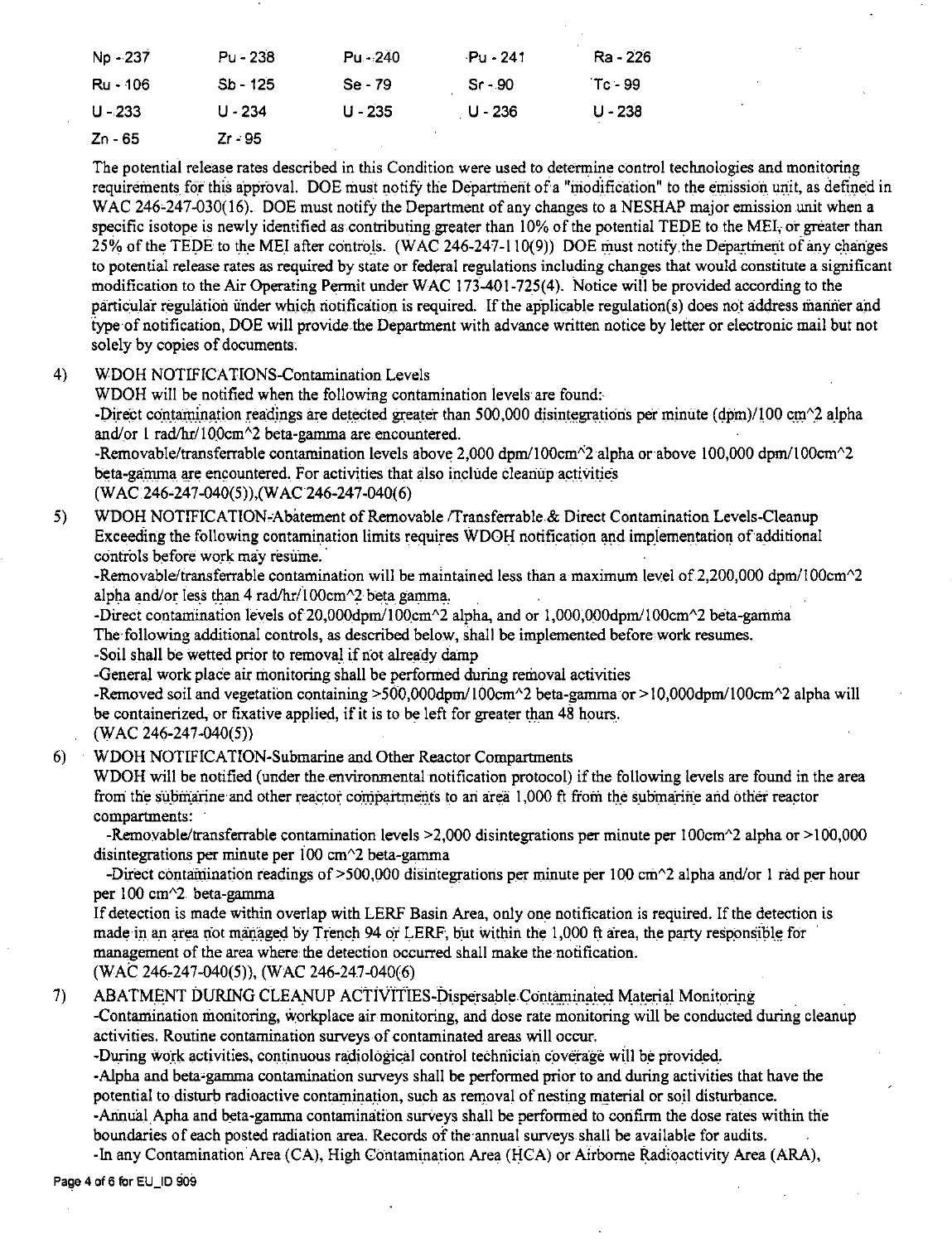cleanup activities involving dispersible contaminated material shall stop if average wind speeds exceed 10 miles per hour (mph) for elevated work or 20 mph for ground level work, as measured at the work site.

-Suppressants such as water, fixatives, and covers shall be used, as necessary, to control contamination spread. Handheld and/or overhead atomized misting will be performed during work activities where.a potential exists to generate airborne radioactivity.

-Atomized misters and fixative sprayers shall be function-checked at the work site prior to commencing work

# 5) ABATEMENT TECHNOLOGY-Related Approvals

If a truck-mounted vacuum (i.e., GuzzlerTM) Portable/I'emporary Radioactive Air Emission Units (PTRAEU), or high-efficiency particulate air (HEPA) filtered vacuum radioactive air emission unit is used, controls described in the Hanford Site Radioactive Air Emissions License #FF--01, for the Sitewide GuzzlerTM Notice of Construction (NOC) (Emission Unit ID: 476), the PTRAEU NOC (Emission Unit ID: 447), and the Hanford Sitewide W-PORTEX 007 [HEPA vacuums] NOC (Emission Unit ID: 455), respectively, would be followed. (WAC 246-247-040(5))

- 6) EFFLUENT CONTINOUS MONITORING- Ambient Air Monitoring Network The 200 Area near-facility ambient air monitoring network shall be used for continuous monitoring. The stations (N967, N973, N498, N972) will also provide indication of potential elevated airborne radioactivity using the frequency and protocol of the Hanford Site Near,Facility Environmental Monitoring Program.  $(WAC 246-247-040(5))$
- 7) EFFLUENT CONTINUOUS MONITORING- Chain of Custody Air sample data shall be analyzed by MSA and ABCASH data shall available to WDOH. The chain of custody shall follow standard protocol for the 200 Area near-facility ambient air monitoring network.  $(WAC 246-247-040(5))$
- 8) EFFLUENT MONITORING- Periodic Confirmatory Measurements-Air Monitors Periodic confirmatory measurements (PCMs) will be made to verify the low emissions. The existing 200 Area network system for near-field monitoring (DOE/RL-91-50, Environmental Monitoring Plan United States Department of Energy Richland Operations Office, as amended) will continue to be used for the PCM mechanism to verify low emissions during-Trench 94 radiologically-contaminated material cleanup activities. The 200 Area general fugitive/diffuse emission unit is already approved in WDOH, 2012b for related continuous monitoring). Specific ambient air monitors N-967, N-973, N-498, and N-972 (as identified in WDOH, 2012a, are in close proximity to Trench 94 and will provide indication of potential elevated airborne radioactivity. (WAC 246-247, 040(5))
- 9) MONITORING REQUIREMENTS-Sampling Frequency-Soil Deposition Annual soil deposition sampling shall be performed in three prominent downwind locations, as determined by the previous year's wind rose data. (WAC 246-247-040(5))
- 10) MONITORING-Diffuse and Fugitive-Soil Monitoring Activities Additional monitoring for diffuse and fugitive-emissions will consist of radiological surveys when soil excavation activities are being.performed. The survey methods for monitoring are not a direct measurement of effluent emissions. The methods are intended to demonstrate compliance by showing that by being under the contamination levels for which work is controlled, the actual emissions would be inherently below the estimated emissions, which are based on (calculated from) the same contamination levels.  $(WAC 246-247-040(5))$
- l l) CONTAMINATION CONTROL- Diffuse and Fugitive Activities The Diffuse/Fugitive Activities Unit at Trench 94 are limited to the following: -Soil excavation activities -Fauna and flora transport activities -Cleanup of bird nesting/droppings -Work in preparation for reactor compartment placement -Work during-reactor compartment placement·
	- During these activities radiological surveys shall be performed. (WAC 246-247-040(5))
- 12) CONTAMINATION CONTROL DOCUMENTATION- Submarine and Other Reactor Compartments A record of rad con reports that were performed during the month (routine, pre-job and during"job surveys). Each instance of anomalous data will be evaluated by a supervisor and entered into a corrective action database for tracking and trending purposes (as required) and shall be available for the audit. (WAC 246-247-040(5))
- 13) CONTAMINATION CONTROL-Soil Removal After removal of radiologically contaminated soil, the soil surface radiological contamination levels would be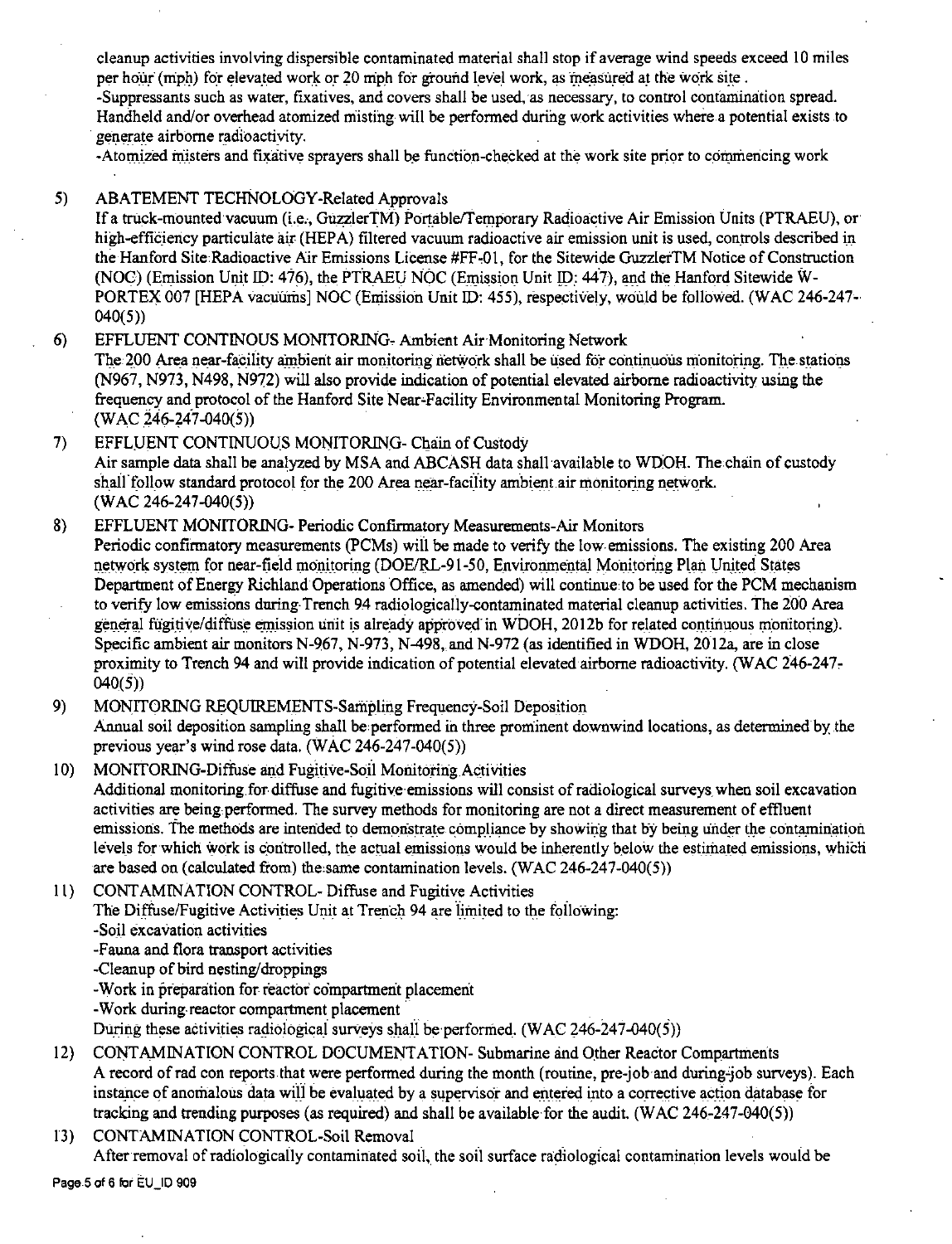verified . If contamination is present above identified levels, additional soil may be.removed and containerized for disposal or covered or fixed to provide control of the contamination. (WAC 246-247-040(5))

Page 6 of 6 for EU\_ID 909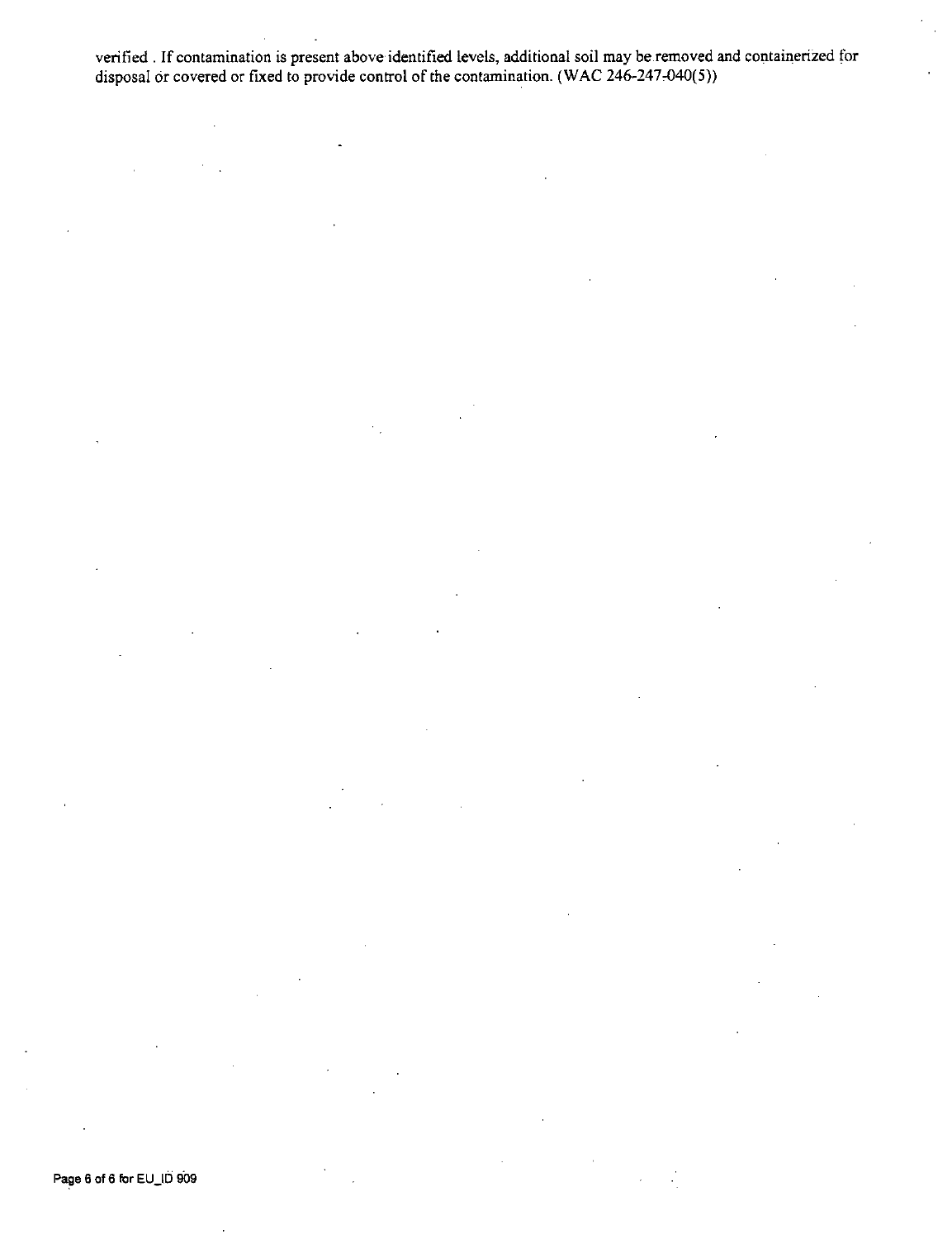# **STATE OF WASHINGTON DEPARTMENT OF HEALTH ENVIRONMENTAL HEALTH PROGRAMS OFFICE OF RADIATION PROTECTION**

# Docket No: **REQUEST FOR ADJUDICATIVE PROCEEDING**

In Re The Appfoval of: **Management of Radiological Contamination at Trench 94 (EU 909)** 

Draft Approval No: **AIR 14-907** 

NOC ID: **917** 

THE STATE OF WASHINGTON TO: Ms. Stacy Charboneau, Assistant Manager **For Safety and Environment United States Department of E.nergy Richland Operations Office P.O. \$ox 550, MSIN: AS-14 Richland, Washington 99352-0550** 

lfyou wish.to request an adjudicative proceeding, you or your attorney must COMPLETE AND FILE THIS FORM OR A DOCUMENT PROVIDING SUBSTANTIALLY THE SAME INFORMATION WITH THE DEPARTMENT OF HEALTH ADJUDICATIVE SERVICE UNIT WITHIN TWENTY-EIGHT (28) DAYS OF YOUR RECEIPT of this Request for Adjudicative Proceeding form and a copy of the Office of Radiation Protection's approval, AIR 14-907.

You must file your application in a manner that shows proof of service:on the Adjudicative. Service Unit, at the following address:

Department of Health Adjudicative Service Unit 310 Israel Road S.E. P.O. Box 47879 Olympia, WA 98504-7879

With your application, you must include a copy of the Office of Radiation Protection's draft approval,

## FILING SHALL NOT BE DEEMED COMPLETE UNTIL THE ADJUDICATIVE SERVICE UNIT ACTUALLY RECEIVES YOUR APPLICATION.

YOU HAVE THE RIGHT TO a formal hearing in this matter conducted pursuant to Revised Code of Washington (RCW) 43. 70.115, Chapter 34.05 RCW, and Chapter 246-10 of the Washington Administrative Code (WAC). Alternatively, you may waive the formal hearing and submit a written statement and supporting documents setting out your position, your defenses, and any mitigating-circumstances that you wish to bring to the Department's attention.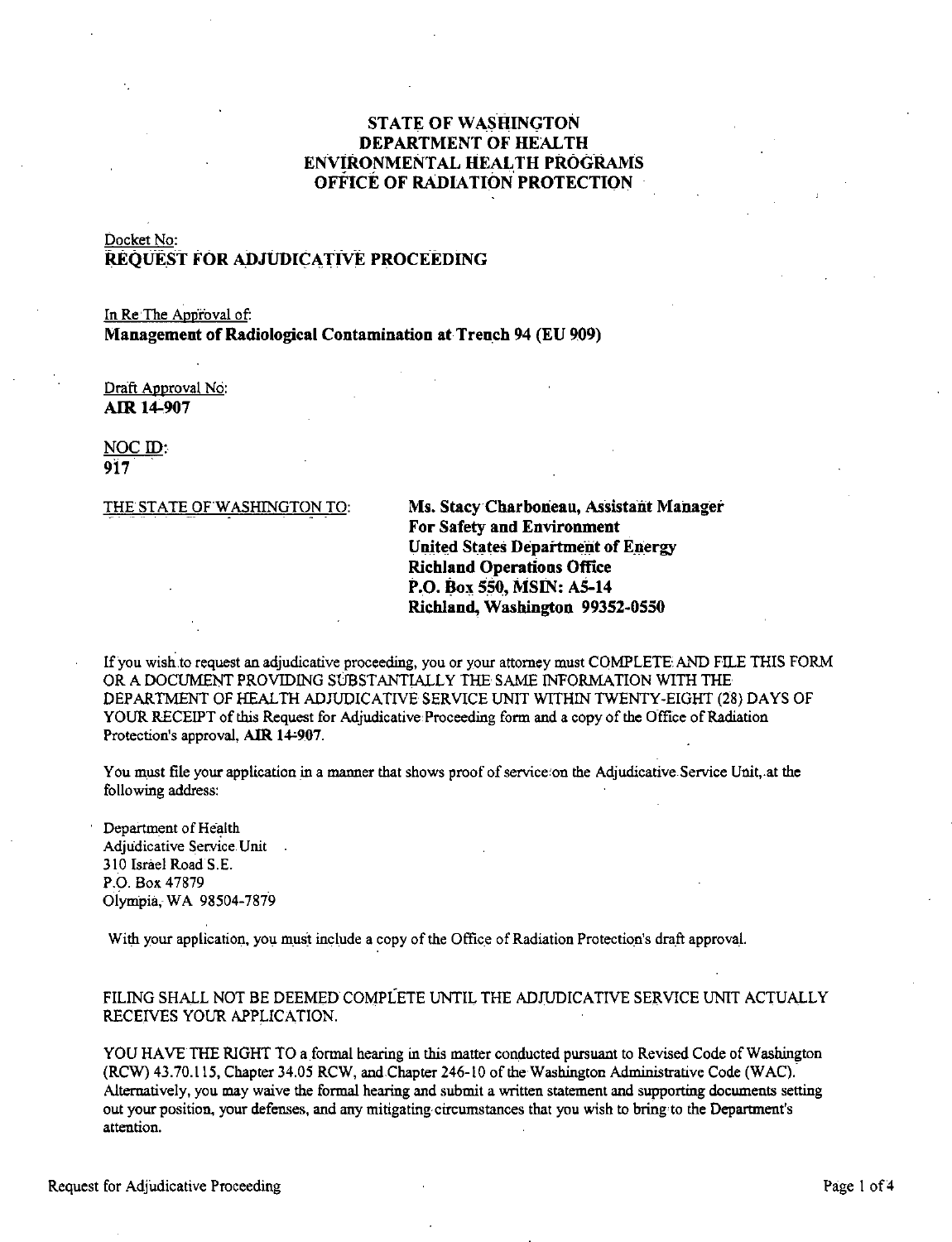You have the right to be represented by an attorney at your own expense:

(.

[ ] I **WILL BE** represented by an attorney. His/her name, address, and phone number are:

Name:

Address:

Phone:

[ ] .I **WILL NOT BE** represented by an attorney.

*If after submitting this request, you obtain attorney representation or change attorneys, you must notify the Adjudicative Service Unit.* · · ·

#### II.

**I I DO NOT** waive my right to a formal hearing.

] I **DO** waive my right.to a formal hearing. I understand that if I waive my right.to **a** formal hearing, the Department may decide this matter solely with reference to information in the Department's possession and to such written statements and supporting documents as I may have submitted.

If you choose to waive your right to a formal hearing, please complete the following:

- [ ] I **AM NOT** submitting documents to the Department in support of my position.
- I **AM** submitting a sworn statement and/or other documents to the Department in support of my position. Instructions - Please indicate your responses below:

If you are submitting documents to the Department, please list and briefly identify all such documents in the space provided below and on any additional sheet that may be necessary.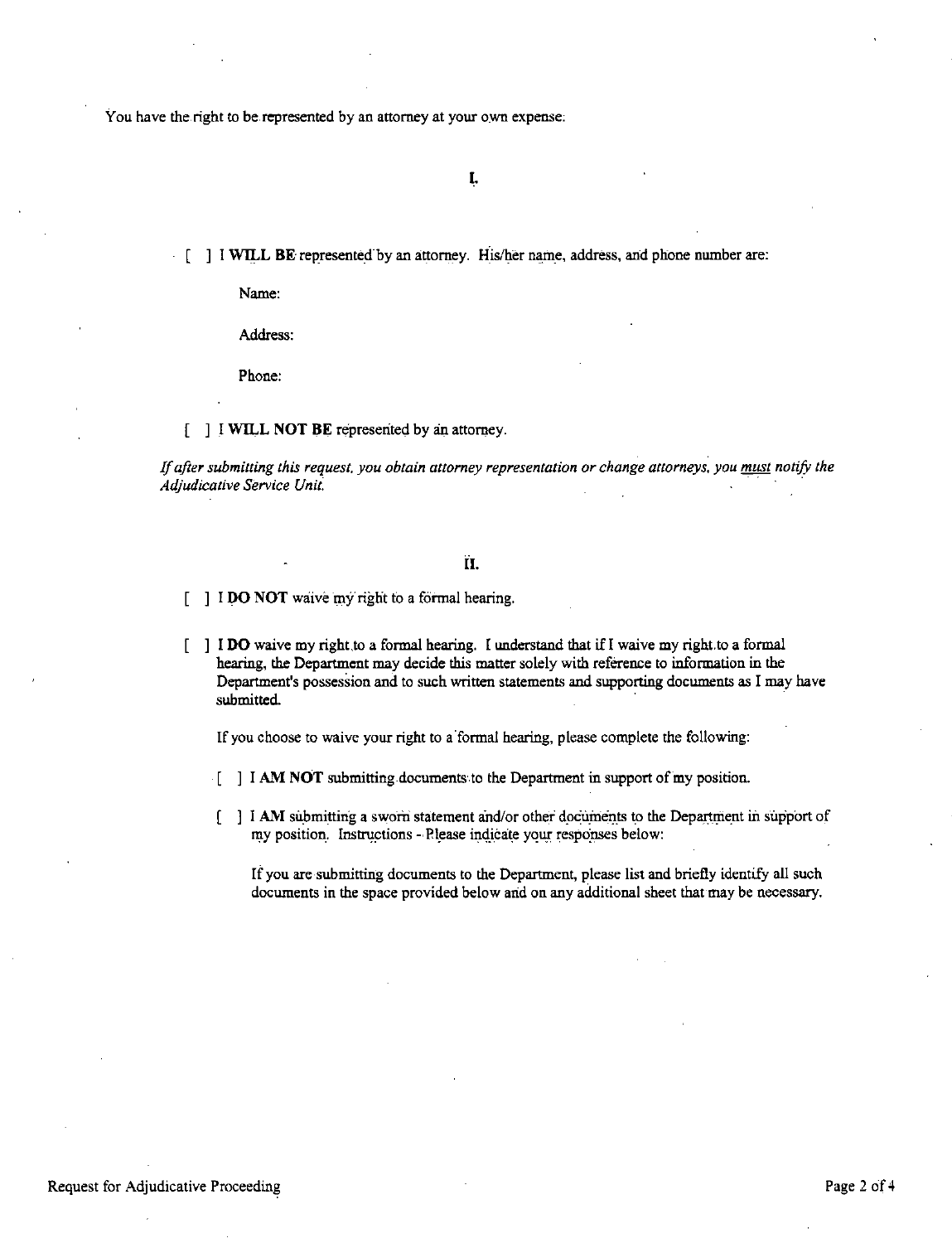**IIt** 

#### ADMISSION/DENlAL Of CONDITIONS OR LIMITATIONS

The Office of Radiation Protection's approval **AIR 14'907,** dated **September 24, 2014,** contains conditions and limitations set out as numbered paragraphs. In the space below you must indicate; in good faith, whether you admit, or do not contest, or·deny the conditions or limitations. Conditions or limitations denied \_or not contested may later be admitted. Conditions or limitations admitted or not contested shall be conclusively deemed true for further proceedings.

|                  | Admit                             | Deny                              | Do Not Contest             |
|------------------|-----------------------------------|-----------------------------------|----------------------------|
| Paragraph $\_\_$ | $\mathbf{I}$                      |                                   |                            |
| Paragraph        | T<br>- 1                          |                                   | -1                         |
| Paragraph $\_\_$ | $\begin{bmatrix} 1 \end{bmatrix}$ |                                   | -1                         |
| Paragraph        | $\begin{bmatrix} 1 \end{bmatrix}$ |                                   | -1                         |
| Paragraph        | $\begin{bmatrix} 1 \end{bmatrix}$ | $\begin{bmatrix} 1 \end{bmatrix}$ | $\mathbf{I}$<br>$\epsilon$ |
| Paragraph        | $\overline{\phantom{a}}$          | -1                                | $\mathbf{I}$               |
| Paragraph ___    | $\begin{bmatrix} 1 \end{bmatrix}$ | ſ<br>-1                           | $\blacksquare$             |
| Paragraph        |                                   |                                   | -1                         |
| Paragraph        |                                   | $\mathcal{P}_{\mathbf{A}}$        |                            |

#### Instructions: I admit, deny, or do not contest the conditions or limitations as follows (fill in the appropriate paragraph number):

Please attach any additional sheets that may be necessary to respond to all allegations.

If you have chosen not to waive your rights to a formal hearing, please state all grounds for contesting this matter in the space provided below and on any additional sheets that may be necessary.